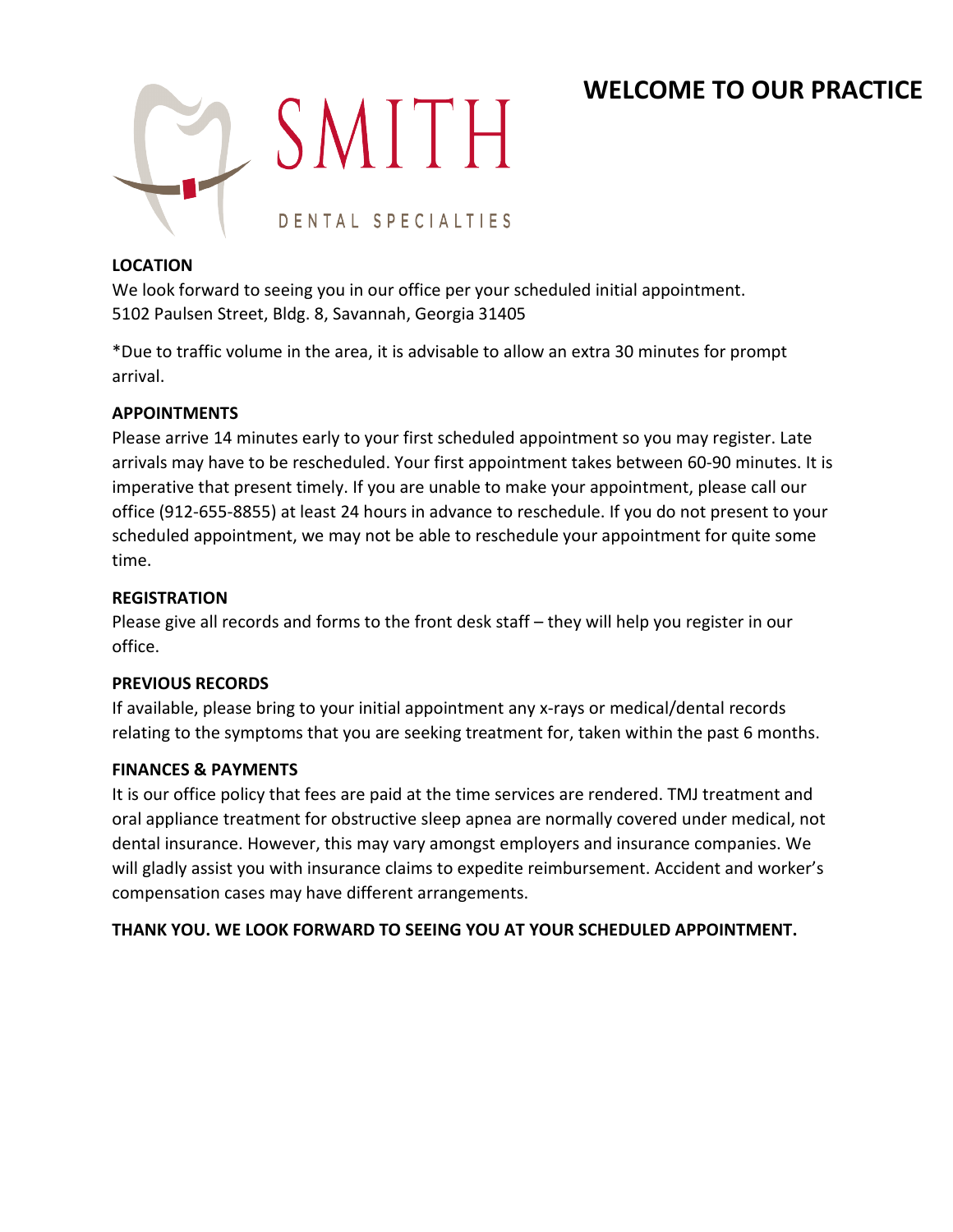# **WELCOME TO OUR PRACTICE**



Thank you for giving us an opportunity to help you feel better.

We only treat patients suffering from TMJ disorders, facial pain, and sleep apnea with the use of sleep appliances. The approach that we use represents the end result of many years of practice and research and has helped thousands of patients. Our staff is well trained and eager to help you – please read below to find out more about our diagnosis and treatment process.

### **EVALUATION PROCESS**

Your first visit will be for the purpose of evaluating your problem on a comprehensive basis. This will involve a review of your health history, clinical examination, x-rays, psychometric screening, and other diagnostic records. After the evaluation process is completed, your case will be discussed with you and a management program will be formulated and reviewed with you. On occasion, additional x-rays or consultations may be necessary.

### **TREATMENT**

Your individualized management program may involve a wide variety of modern techniques. The total length and frequency of visits also varies with the needs of each patient. You may be seen as often as once a week or as little as once or twice a month.

### **YOUR ROLE IN TREATMENT**

Patients who come to our clinic may have a complicated and long-standing problem. In order to make your treatment at the clinic most effective, we request the following:

- 1. Please feel free to ask questions and seek information.
- 2. Please keep an open mind about the management program recommended for you.
- 3. Please take the responsibility to become an active participant in your management.

Make the time and commitment to follow through with the entire program offered at the clinic.

### **COMPLETION OF TREATMENT**

When you have received maximum benefit from the active phase of your treatment, you will be placed on a maintenance program. This usually consists of a series of follow up visits at periodic intervals to monitor your continued progress. If everything is satisfactory, your treatment at the clinic ends. If any additional outside services are needed, our staff at the clinic will assist you in making the necessary referrals.

We look forward to seeing you at your scheduled appointment.

### *IN ORDER TO DIAGNOSE AND TREAT YOU BETTER, PLEASE TAKE YOUR TIME AND COMPLETE THE ENCLOSED QUESTIONNAIRE CAREFULLY AND ACCURATELY PRIOR TO YOUR APPOINTMENT.*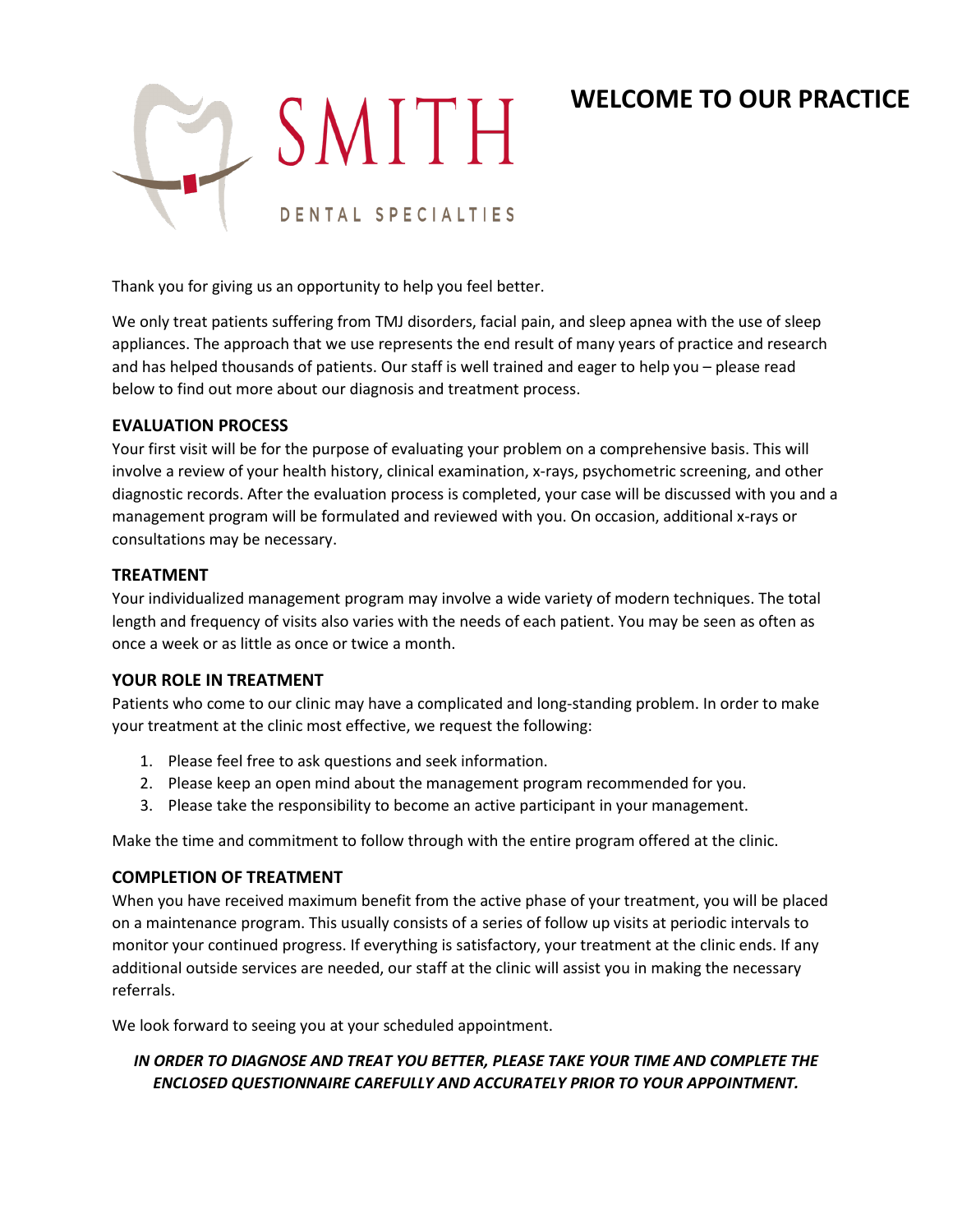

### **NEW PATIENT HEALTH HISTORY QUESTIONNAIRE**

The information you provide in this packet is vital and will assist the doctor during the review of your symptoms. Please respond to all questions. Questions contained within are confidential and will become a part of your healthcare record. Some questions are intended for governmental/statistical purposes only.

Date: \_\_\_\_\_\_\_\_\_\_\_\_\_\_\_\_\_\_\_\_\_\_\_\_

### **PATIENT INFORMATION**

|                                                                                                                                                                                       |                             |      |                                                                                                              | Sex: $F()$<br>$M($ ) |
|---------------------------------------------------------------------------------------------------------------------------------------------------------------------------------------|-----------------------------|------|--------------------------------------------------------------------------------------------------------------|----------------------|
| Last                                                                                                                                                                                  | First                       |      | Middle Initial                                                                                               |                      |
| <b>Home Address</b>                                                                                                                                                                   |                             | City | State                                                                                                        | Zip Code             |
| $\sqrt{2}$                                                                                                                                                                            |                             |      |                                                                                                              |                      |
| Date of Birth                                                                                                                                                                         |                             |      | Height Weight Neck Size                                                                                      | <b>Email Address</b> |
| <b>Marital Status:</b> Married $\bigcirc$ Single $\bigcirc$ Separated $\bigcirc$ Divorced $\bigcirc$ Widowed $\bigcirc$ # of Children                                                 |                             |      |                                                                                                              |                      |
| <b>Ethnicity:</b> Non-Hispanic $\bigcap$ Hispanic/Latino $\bigcap$                                                                                                                    |                             |      |                                                                                                              |                      |
| <b>Race:</b> White $\bigcap$ Black $\bigcap$ Hispanic $\bigcap$ American Indian/Alaska Native $\bigcap$ Asian $\bigcap$<br>Native Hawaiian/Pacific Islander $\bigcap$ Other $\bigcap$ |                             |      |                                                                                                              |                      |
| <b>Language:</b> English $\bigcirc$ Spanish $\bigcirc$ French $\bigcirc$ Arabic $\bigcirc$ Chinese $\bigcirc$ Sign Language $\bigcirc$                                                |                             |      |                                                                                                              |                      |
| <b>Education:</b> None $\bigcirc$ Grade 1-8 $\bigcirc$ High School Incomplete $\bigcirc$ High School Completed $\bigcirc$                                                             |                             |      |                                                                                                              |                      |
| <b>Employment:</b> Full Time $\bigcap$ Part Time $\bigcap$ Retired $\bigcap$ Disabled $\bigcap$ Unemployed $\bigcap$ Military $\bigcap$                                               | Student $()$ Homemaker $()$ |      |                                                                                                              |                      |
|                                                                                                                                                                                       |                             |      |                                                                                                              |                      |
|                                                                                                                                                                                       |                             |      |                                                                                                              |                      |
| <b>PATIENT TELEPHONE NUMBERS</b>                                                                                                                                                      |                             |      |                                                                                                              |                      |
| Alternate Number:<br>Mobile Carrier (for texting): AT&T $\bigcirc$ Sprint $\bigcirc$ Verizon $\bigcirc$ Other $\bigcirc$                                                              |                             |      | $\mathsf{Home} \:\bigcap\: \mathsf{Work} \:\bigcap\: \mathsf{Mobile} \:\bigcap\: \mathsf{Other} \:\bigcap\:$ |                      |

### **CONTACT & DISCLOSURE INFORMATION**

Please provide contact name in case of an Emergency: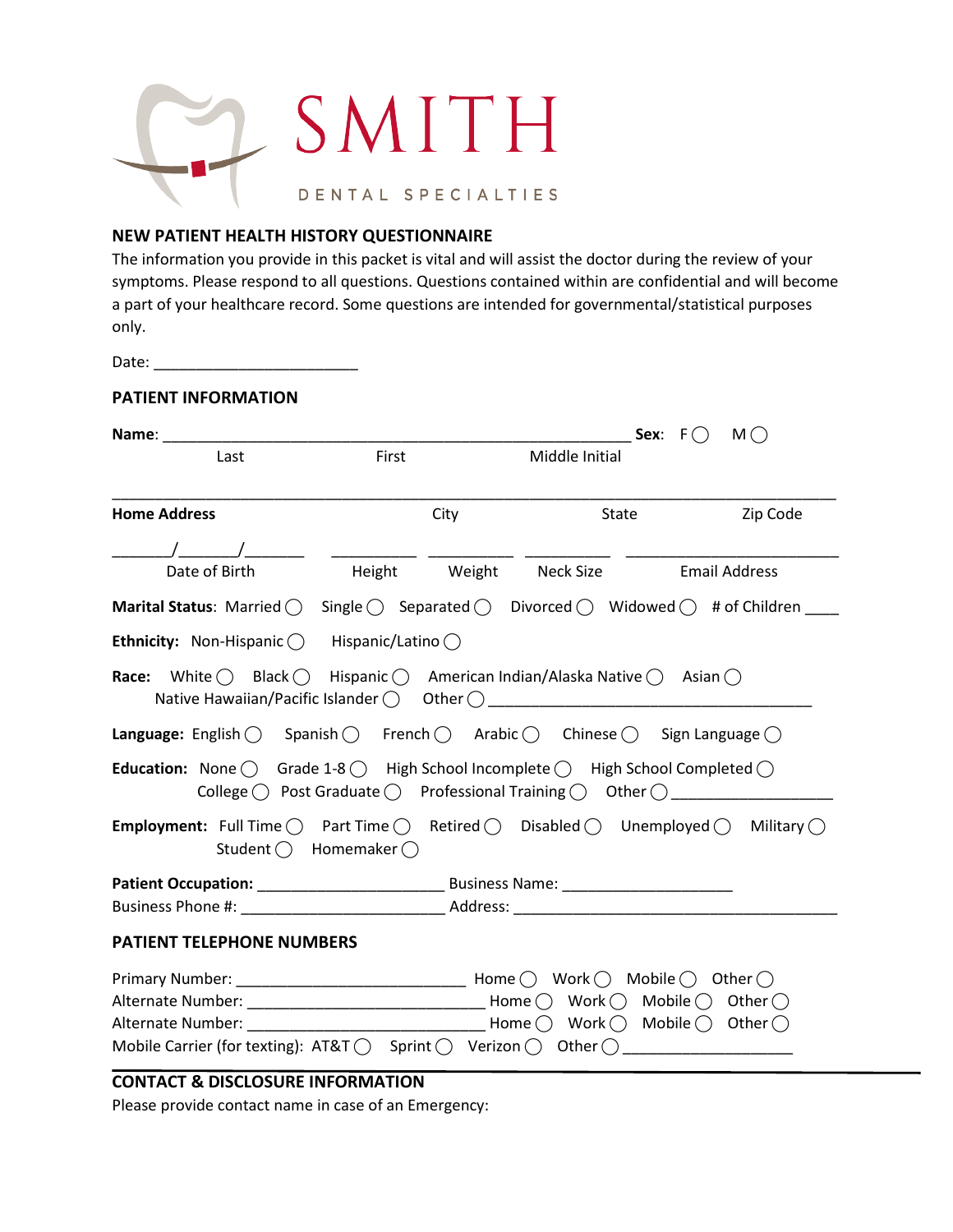|                                                                                                                                                                                                                                |                         |                         |                                        | ()YES<br>$()$ NO                                    |
|--------------------------------------------------------------------------------------------------------------------------------------------------------------------------------------------------------------------------------|-------------------------|-------------------------|----------------------------------------|-----------------------------------------------------|
| Name of Individual                                                                                                                                                                                                             | Relationship to Patient |                         | Primary Phone #                        | Leave a Message                                     |
| Name of individuals to whom information about you may be disclosed:                                                                                                                                                            |                         |                         |                                        |                                                     |
|                                                                                                                                                                                                                                |                         |                         |                                        | $\bigcap$ YES $\bigcap$ NO                          |
| Name of Individual                                                                                                                                                                                                             | Relationship to Patient |                         | Primary Phone #                        | Leave a Message                                     |
| 2.                                                                                                                                                                                                                             |                         |                         |                                        | $\bigcap$ YES $\bigcap$ NO                          |
| Name of Individual                                                                                                                                                                                                             | Relationship to Patient |                         | Primary Phone #                        | Leave a Message                                     |
| If patient is a minor, please provide name of parent/guardian who is responsible for bringing the                                                                                                                              |                         |                         |                                        |                                                     |
| patient for treatment: National Contract of the set of the set of the set of the set of the set of the set of the set of the set of the set of the set of the set of the set of the set of the set of the set of the set of th | Parent/Guardian Name    | Relationship to Patient |                                        | Primary Phone #                                     |
|                                                                                                                                                                                                                                |                         |                         |                                        |                                                     |
| <b>Street Address</b>                                                                                                                                                                                                          |                         | City                    | <b>State</b>                           | Zip                                                 |
| TREATMENT FINANCIAL RESPONSIBILITY                                                                                                                                                                                             |                         |                         |                                        |                                                     |
| Person responsible for payment of this account: Self $\bigcirc$                                                                                                                                                                |                         |                         |                                        | Other Individual $\bigcap$ - Please Complete Below: |
| Responsible Individual's Name                                                                                                                                                                                                  |                         | Relationship to Patient |                                        | Date of Birth                                       |
| Home Address (If different than patient's)                                                                                                                                                                                     |                         | City                    | <b>State</b>                           | Zip                                                 |
| Primary Phone #                                                                                                                                                                                                                | Alternate Phone #       |                         | May we leave a message? Yes $\bigcirc$ | No()                                                |
| PRIMARY / MEDICAL INFORMATION                                                                                                                                                                                                  |                         |                         |                                        |                                                     |
| Primary Insurance Company                                                                                                                                                                                                      | Subscriber ID           | Group#                  |                                        | Insurance Company Phone #                           |
| Subscriber's Last Name                                                                                                                                                                                                         | First Name              |                         | Relationship to Patient                | Date of Birth                                       |
| <b>HEALTHCARE PROVIDER INFORMATION</b>                                                                                                                                                                                         |                         |                         |                                        |                                                     |
|                                                                                                                                                                                                                                |                         |                         |                                        |                                                     |
|                                                                                                                                                                                                                                |                         |                         |                                        |                                                     |
|                                                                                                                                                                                                                                |                         |                         |                                        |                                                     |
|                                                                                                                                                                                                                                |                         |                         |                                        |                                                     |
|                                                                                                                                                                                                                                |                         |                         |                                        |                                                     |
| Do you authorize us to send your treatment information? Yes $\bigcap$ No $\bigcap$                                                                                                                                             |                         |                         |                                        |                                                     |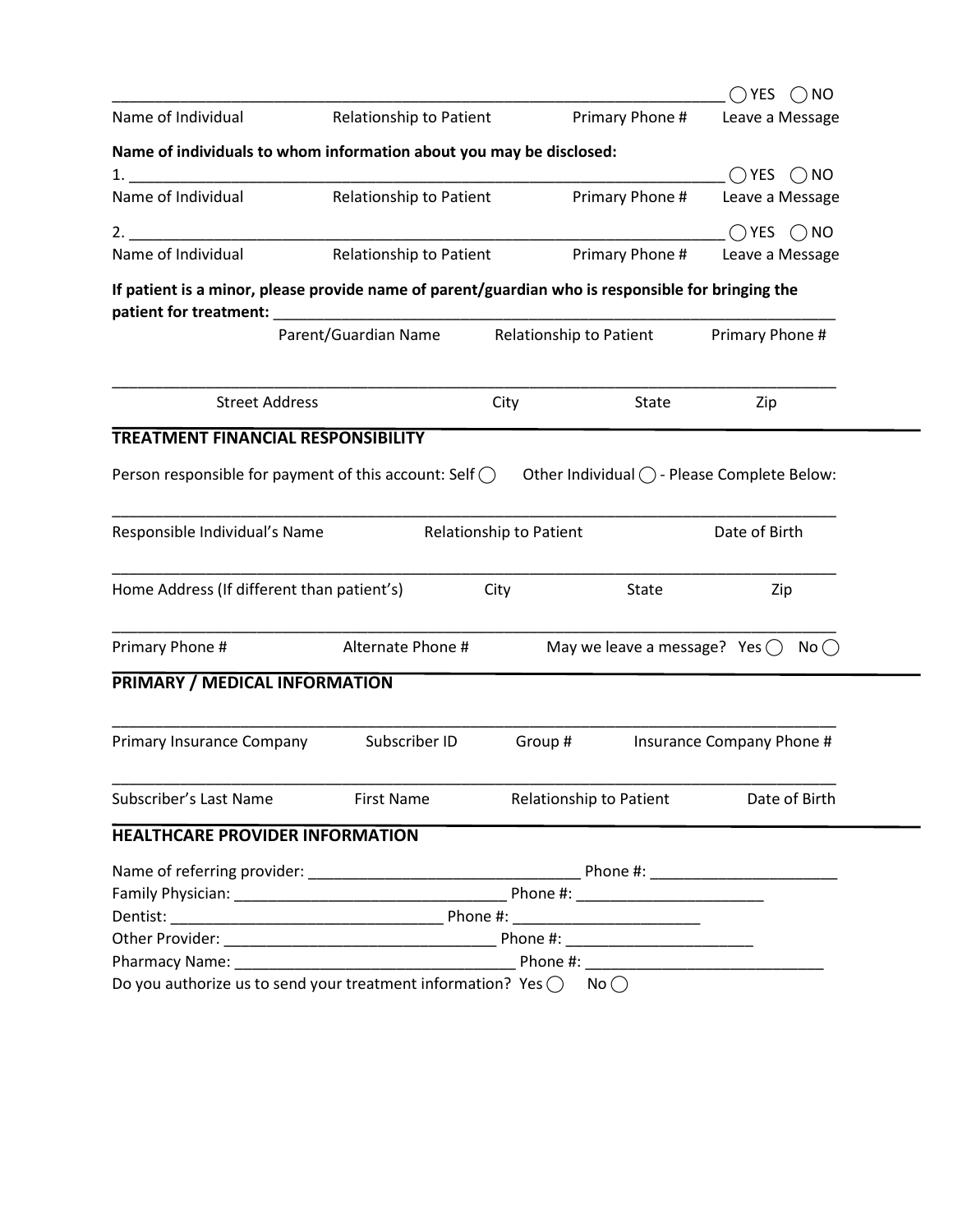# **ALLERGIES**

\*Please indicate any known allergies & select severity of the reaction

| $\Box$ Aspirin                               | Mild | Moderate Severe |                 |                                           |
|----------------------------------------------|------|-----------------|-----------------|-------------------------------------------|
| $\Box$ Codeine                               | Mild | Moderate Severe |                 |                                           |
| $\square$ Iodine                             | Mild | Moderate Severe |                 |                                           |
| $\Box$ Latex                                 | Mild | Moderate Severe |                 |                                           |
| $\Box$ Melatonin                             | Mild | Moderate Severe |                 |                                           |
| $\Box$ Metal                                 | Mild | Moderate Severe |                 |                                           |
| $\Box$ Peanut                                | Mild | Moderate Severe |                 |                                           |
| $\Box$ Penicillin                            | Mild | Moderate Severe |                 |                                           |
| $\Box$ Plastic                               | Mild | Moderate Severe |                 |                                           |
| $\Box$ Sedatives Mild                        |      | Moderate Severe |                 |                                           |
| □ Sleeping Pills Mild Moderate Severe        |      |                 |                 |                                           |
| $\Box$ Please list any other known allergies |      |                 |                 |                                           |
|                                              |      | Mild            | Moderate Severe |                                           |
|                                              |      | Mild            | Moderate Severe |                                           |
| $\Box$                                       |      | Mild            | Moderate Severe | Reaction: _______________________________ |
| $\Box$ No known allergies                    |      |                 |                 |                                           |

# **FAMILY HISTORY**

\*When selecting a condition, please indicate family relationship to you.

| $\Box$ Bleeding disorder           |  |
|------------------------------------|--|
| $\Box$ Blood clotting disorder     |  |
| $\sqcap$ Cancer                    |  |
| $\Box$ Cardiac disorder            |  |
| $\Box$ Diabetes                    |  |
| $\Box$ Heart disease               |  |
| $\Box$ High blood pressure         |  |
| □ Obesity                          |  |
| $\Box$ Obstructive sleep apnea     |  |
| $\Box$ Sleep disorder              |  |
| $\Box$ Snoring                     |  |
| $\Box$ Stroke                      |  |
| $\Box$ Thyroid disorder            |  |
| $\Box$ Temporomandibular disorders |  |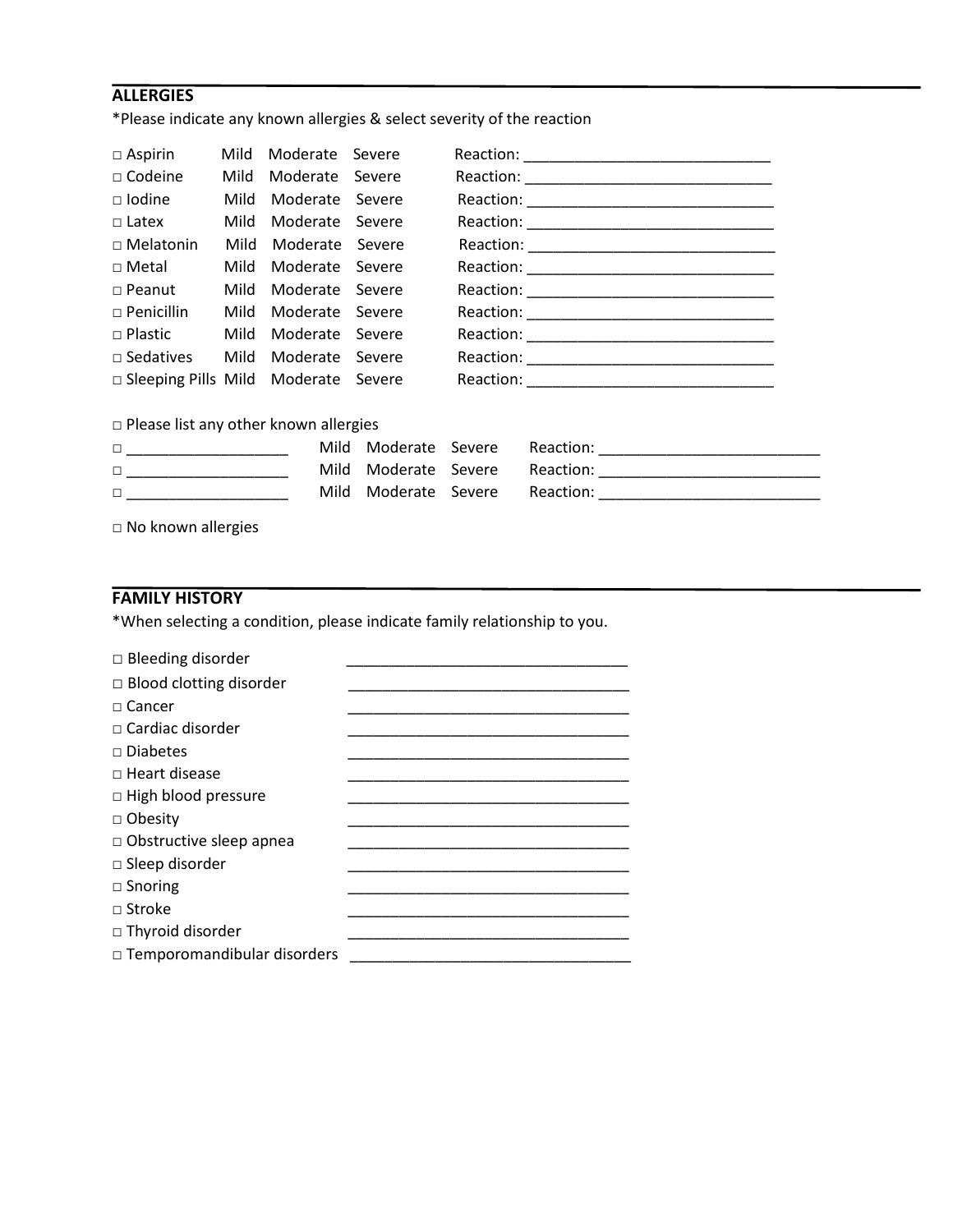# **HABITS**

\*Please check applicable area(s) below:

| Tobacco Use                | None $\square$ | Rarely $\square$ | Moderate $\square$          | Daily $\square$     |                             |
|----------------------------|----------------|------------------|-----------------------------|---------------------|-----------------------------|
| <b>Alcoholic Beverages</b> | None $\Box$    | Rarely $\Box$    | Moderate $\square$          | Daily $\Box$        |                             |
| <b>Recreational Drugs</b>  | None $\square$ | Rarely $\Box$    | Moderate $\Box$             | Daily $\square$     |                             |
| Caffeine Use               | None $\square$ |                  | Less than 3 cups/day $\Box$ | 3-6 cups/day $\Box$ | More than 6 cups/day $\Box$ |
| Exercise                   | None $\square$ | Rarely $\Box$    | Moderate $\Box$             | Regular $\Box$      |                             |
| <b>Eating Habits</b>       | Well $\Box$    | Regular $\Box$   | Poor $\Box$                 |                     |                             |
| <b>Smoking Status</b>      | Current $\Box$ | Former $\Box$    |                             |                     |                             |

## **MEDICAL HISTORY**

\*Please check applicable condition(s) you have or have had in the past:

| Aids                    | $\sqcap$ Current | $\sqcap$ Past |
|-------------------------|------------------|---------------|
| Anemia                  | $\Box$ Current   | $\sqcap$ Past |
| Asthma                  | $\sqcap$ Current | $\sqcap$ Past |
| High Blood Pressure     | $\sqcap$ Current | $\sqcap$ Past |
| Low Blood Pressure      | $\Box$ Current   | $\Box$ Past   |
| Cancer                  | $\Box$ Current   | $\sqcap$ Past |
| Degenerative Arthritis  | $\Box$ Current   | $\sqcap$ Past |
| <b>Diabetes</b>         | $\sqcap$ Current | $\sqcap$ Past |
| Emphysema               | $\sqcap$ Current | $\sqcap$ Past |
| <b>COPD</b>             | $\sqcap$ Current | $\Box$ Past   |
| Epilepsy/Seizures       | $\sqcap$ Current | $\Box$ Past   |
| Gallbladder Disease     | $\sqcap$ Current | $\sqcap$ Past |
| Glaucoma                | $\sqcap$ Current | $\sqcap$ Past |
| Headaches (Frequent)    | □ Current        | $\Box$ Past   |
| <b>Heart Disease</b>    | $\Box$ Current   | $\sqcap$ Past |
| Hepatitis Type A        | $\Box$ Current   | $\sqcap$ Past |
| <b>Hepatitis Type B</b> | □ Current        | □ Past        |
| Hepatitis Type C        | $\Box$ Current   | $\sqcap$ Past |
| <b>HIV Positive</b>     | $\sqcap$ Current | $\sqcap$ Past |
| Insomnia                | $\sqcap$ Current | $\sqcap$ Past |

| Kidney Disease            | $\sqcap$ Current | ⊓ Past        |
|---------------------------|------------------|---------------|
| Liver Disease             | $\sqcap$ Current | $\sqcap$ Past |
| <b>Mental Illness</b>     | $\sqcap$ Current | $\sqcap$ Past |
| <b>Migraine Headaches</b> | $\sqcap$ Current | $\sqcap$ Past |
| <b>Muscular Dystrophy</b> | $\sqcap$ Current | $\sqcap$ Past |
| Narcolepsy                | $\sqcap$ Current | $\sqcap$ Past |
| Osteoporosis              | $\sqcap$ Current | $\sqcap$ Past |
| Pneumonia                 | $\sqcap$ Current | $\sqcap$ Past |
| Prostate Problems         | $\sqcap$ Current | $\sqcap$ Past |
| Psychiatric Disorder      | $\sqcap$ Current | $\sqcap$ Past |
| Restless Leg Syndrome     | $\sqcap$ Current | $\Box$ Past   |
| Rheumatoid Arthritis      | $\sqcap$ Current | ⊓ Past        |
| Sinus Problems            | $\sqcap$ Current | $\sqcap$ Past |
| Sleep Apnea               | $\sqcap$ Current | $\sqcap$ Past |
| <b>Sleep Walking</b>      | $\sqcap$ Current | $\sqcap$ Past |
| Stroke                    | $\sqcap$ Current | ⊓ Past        |
| <b>Thyroid Disease</b>    | Current          | $\sqcap$ Past |
| Tuberculosis              | Current<br>п     | ⊓ Past        |

# **SOCIAL HISTORY**

| $\Box$ Family stress                                           | $\Box$ Employed<br>Occupation:                         |
|----------------------------------------------------------------|--------------------------------------------------------|
| $\Box$ Financial distress                                      | $\Box$ Unemployed                                      |
| $\Box$ Widowed<br>$\Box$ Single $\Box$ Married $\Box$ Divorced | $\Box$ Retired                                         |
| $\Box$ Children $\Box$ No children                             | $\Box$ Healthy $\Box$ Normal $\Box$ Restricted<br>Diet |
| Do you live alone? $\Box$ Yes<br>$\Box$ No                     |                                                        |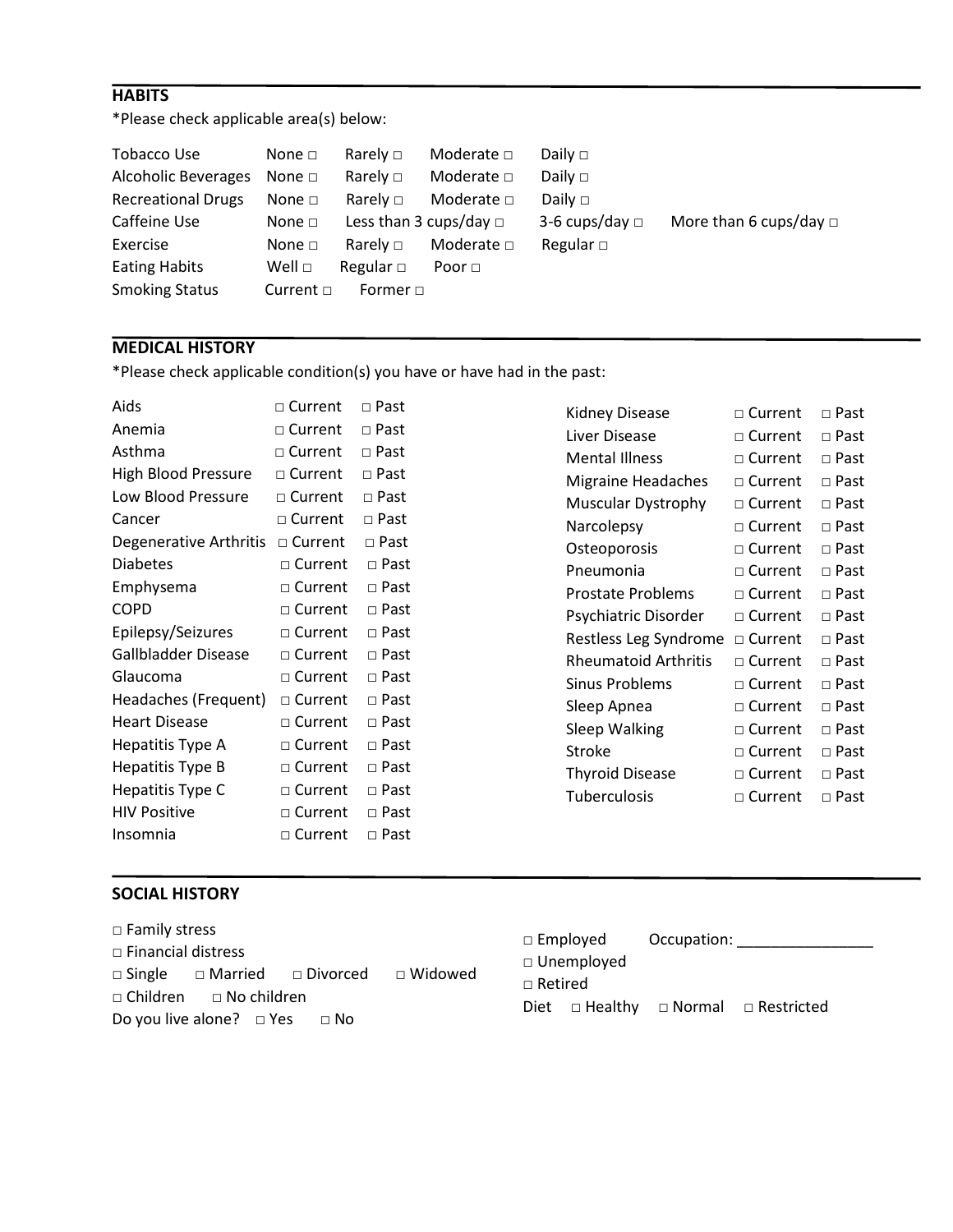### **SURGICAL HISTORY**

| $\Box$ Sinus Surgery                    |  |  |  |
|-----------------------------------------|--|--|--|
| □ Spinal Surgery, Cervical              |  |  |  |
| □ Spinal Surgery, Lumbar                |  |  |  |
| □ Temporomandibular Joint               |  |  |  |
| □ Tonsillectomy                         |  |  |  |
| $\Box$ Uvulopalatopharyngoplasty - UPPP |  |  |  |
| □ Additional Surgeries:                 |  |  |  |
|                                         |  |  |  |
|                                         |  |  |  |
|                                         |  |  |  |

### **CURRENT MEDICATIONS**

\* If you have a list, a paper copy would be sufficient.

| $\Box$ Name of medication | Dosage/Frequency | Reason |
|---------------------------|------------------|--------|
|                           |                  |        |
|                           |                  |        |
|                           |                  |        |
|                           |                  |        |

# **PATIENT CHIEF COMPLAINT**

| <b>AREA OF PAIN</b>      | <b>LOCATION</b>                | <b>SEVERITY</b>             | <b>DURATION</b>             | <b>FREQUENCY</b>                  |  |
|--------------------------|--------------------------------|-----------------------------|-----------------------------|-----------------------------------|--|
| <b>Frontal Head Pain</b> | $\Box$ Right<br>$\square$ Left | $\Box$ Mild $\Box$ Moderate | $\Box$ Minutes $\Box$ Hours | $\Box$ Occasional $\Box$ Frequent |  |
| (Forehead Area)          | $\Box$ Both                    | $\square$ Severe            | $\Box$ Days                 | $\Box$ Constant                   |  |
| Parietal                 | $\Box$ Right<br>$\square$ Left | $\Box$ Mild $\Box$ Moderate | □ Minutes □ Hours           | $\Box$ Occasional $\Box$ Frequent |  |
| (Top of Head)            | $\sqcap$ Both                  | $\Box$ Severe               | $\Box$ Days                 | □ Constant                        |  |
| Occipital                | $\Box$ Right $\Box$ Left       | $\Box$ Mild $\Box$ Moderate | □ Minutes □ Hours           | $\Box$ Occasional $\Box$ Frequent |  |
| (Back of Head)           | $\Box$ Both                    | $\sqcap$ Severe             | $\square$ Days              | $\Box$ Constant                   |  |
| Temporal                 | $\Box$ Right<br>□ Left         | $\Box$ Mild $\Box$ Moderate | $\Box$ Minutes $\Box$ Hours | $\Box$ Occasional $\Box$ Frequent |  |
| (Temples)                | $\Box$ Both                    | $\Box$ Severe               | $\Box$ Days                 | □ Constant                        |  |
| Ear Pain                 | $\Box$ Right $\Box$ Left       | $\Box$ Mild $\Box$ Moderate | $\Box$ Minutes $\Box$ Hours | $\Box$ Occasional $\Box$ Frequent |  |
|                          | $\sqcap$ Both                  | $\Box$ Severe               | $\square$ Days              | $\Box$ Constant                   |  |
| <b>Facial Pain</b>       | $\Box$ Right $\Box$ Left       | $\Box$ Mild $\Box$ Moderate | □ Minutes □ Hours           | $\Box$ Occasional $\Box$ Frequent |  |
|                          | $\Box$ Both                    | $\Box$ Severe               | $\square$ Days              | □ Constant                        |  |
| Jaw Pain                 | $\square$ Left<br>$\Box$ Right | $\Box$ Mild $\Box$ Moderate | □ Minutes □ Hours           | $\Box$ Occasional $\Box$ Frequent |  |
|                          | $\sqcap$ Both                  | $\sqcap$ Severe             | $\square$ Days              | $\Box$ Constant                   |  |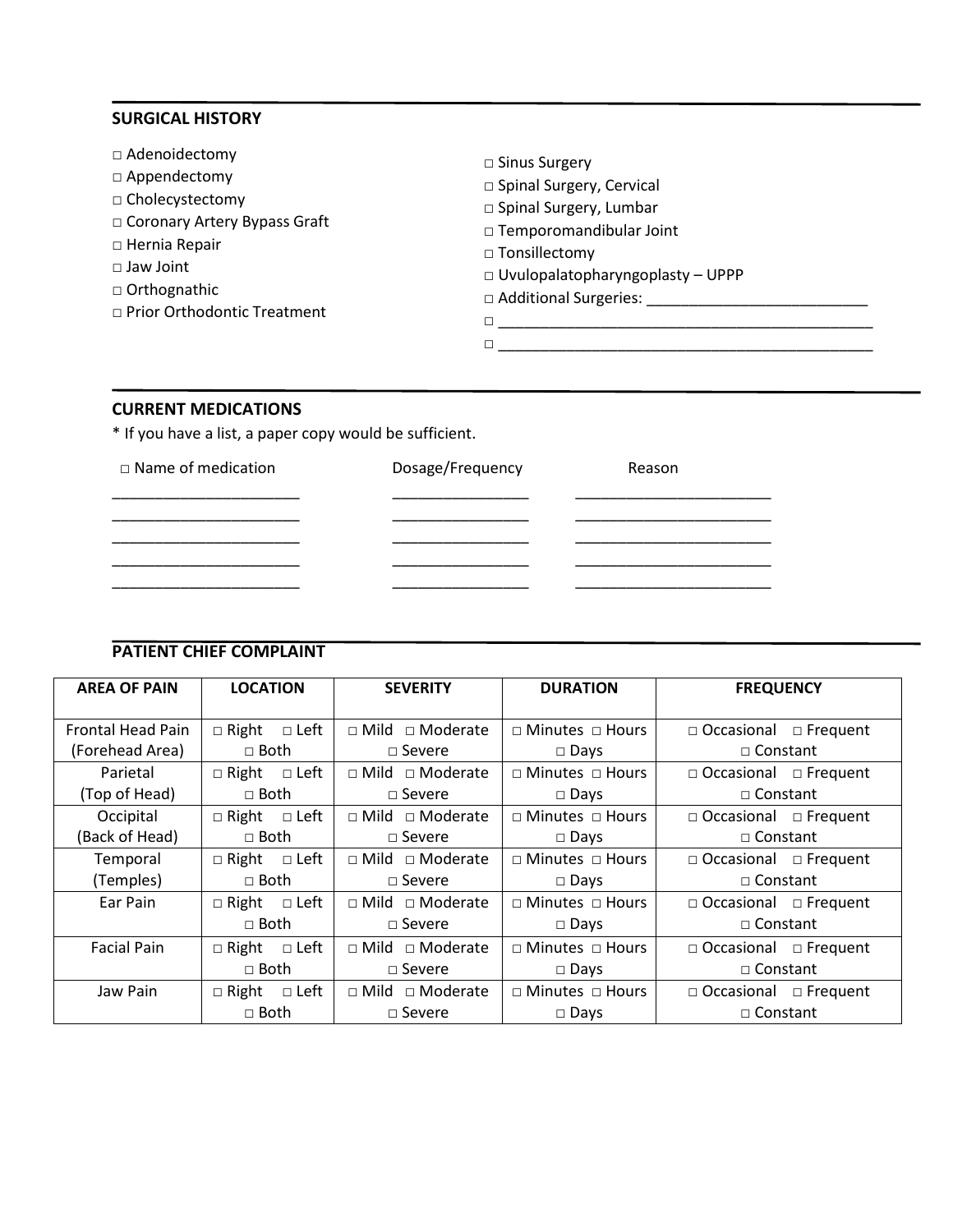# **JAW JOINT SYMPTOMS**

| Jaw locks closed               | $\Box$ Right | $\square$ Left | $\Box$ Both    |
|--------------------------------|--------------|----------------|----------------|
| Jaw locks open                 | $\Box$ Right | $\Box$ Left    | $\Box$ Both    |
| Jaw joint sounds when opening  | $\Box$ Right | $\Box$ Left    | $\Box$ Both    |
| Jaw joint sounds when chewing  | $\Box$ Right | $\Box$ Left    | $\Box$ Both    |
| Jaw joint sounds while at rest | $\Box$ Right |                | □ Left  □ Both |

Do you experience any associated symptoms? □ Yes □ No

# **OTHER RELATED SYMPTOMS**

| Limited neck movement                                                                                                                                                                          | $\Box$ Right | $\Box$ Left | $\Box$ Both                                                                                                                                                                                                      |
|------------------------------------------------------------------------------------------------------------------------------------------------------------------------------------------------|--------------|-------------|------------------------------------------------------------------------------------------------------------------------------------------------------------------------------------------------------------------|
| Neck pain                                                                                                                                                                                      | $\Box$ Right | $\Box$ Left | $\Box$ Both                                                                                                                                                                                                      |
| Ear buzzing                                                                                                                                                                                    | $\Box$ Right | $\Box$ Left | $\Box$ Both                                                                                                                                                                                                      |
| Ear congestion                                                                                                                                                                                 | $\Box$ Right | $\Box$ Left | $\Box$ Both                                                                                                                                                                                                      |
| <b>Hearing loss</b>                                                                                                                                                                            | $\Box$ Right | $\Box$ Left | $\Box$ Both                                                                                                                                                                                                      |
| Ear stuffiness/itchiness                                                                                                                                                                       | $\Box$ Right | $\Box$ Left | $\Box$ Both                                                                                                                                                                                                      |
| Are your symptoms injury related? $\Box$ Yes $\Box$ No                                                                                                                                         |              |             | If yes, please explain:                                                                                                                                                                                          |
| Have you had an accident at work or while driving due to sleepiness? $\Box$ Yes $\Box$ No<br>How often do you fall asleep while driving? $\Box$ Never $\Box$ Rarely $\Box$ 1-2 times per month |              |             |                                                                                                                                                                                                                  |
|                                                                                                                                                                                                |              |             | $\Box$ More than 2 times per month                                                                                                                                                                               |
| On average, how long does it take you to fall asleep at night?                                                                                                                                 |              |             | Approximately, how many hours do you spend in bed? How many hours do you sleep?<br>$\Box$ No<br>How often do sleep problems interfere with functioning? $\Box$ Always $\Box$ Often $\Box$ Rarely<br>$\Box$ Never |

#### **SLEEP HISTORY**

| Have you previously been diagnosed or treated for a sleep disorder condition? $\Box$ Yes $\Box$ No |                      |           |  |  |  |  |  |  |
|----------------------------------------------------------------------------------------------------|----------------------|-----------|--|--|--|--|--|--|
| Have you ever had a sleep study? $\Box$ Yes $\Box$ No                                              |                      |           |  |  |  |  |  |  |
| Snoring present $\Box$ Yes $\Box$ No                                                               |                      |           |  |  |  |  |  |  |
| Difficulty falling asleep at night                                                                 | $\Box$ Yes $\Box$ No |           |  |  |  |  |  |  |
| Difficulty staying asleep at night                                                                 | $\Box$ Yes $\Box$ No |           |  |  |  |  |  |  |
| Unusual behavior during sleep                                                                      | $\Box$ Yes $\Box$ No |           |  |  |  |  |  |  |
| Tired/sleepy during the day                                                                        | $\Box$ Yes $\Box$ No |           |  |  |  |  |  |  |
| Gasping/choking/pauses in breathing while asleep                                                   | $\Box$ Yes $\Box$ No |           |  |  |  |  |  |  |
| Wakes with headache                                                                                | $\Box$ Yes $\Box$ No |           |  |  |  |  |  |  |
| Have you had other therapies for breathing disorders? $\Box$ Yes $\Box$ No                         |                      |           |  |  |  |  |  |  |
| Intolerant of CPAP machine                                                                         | $\sqcap$ Yes         | $\Box$ No |  |  |  |  |  |  |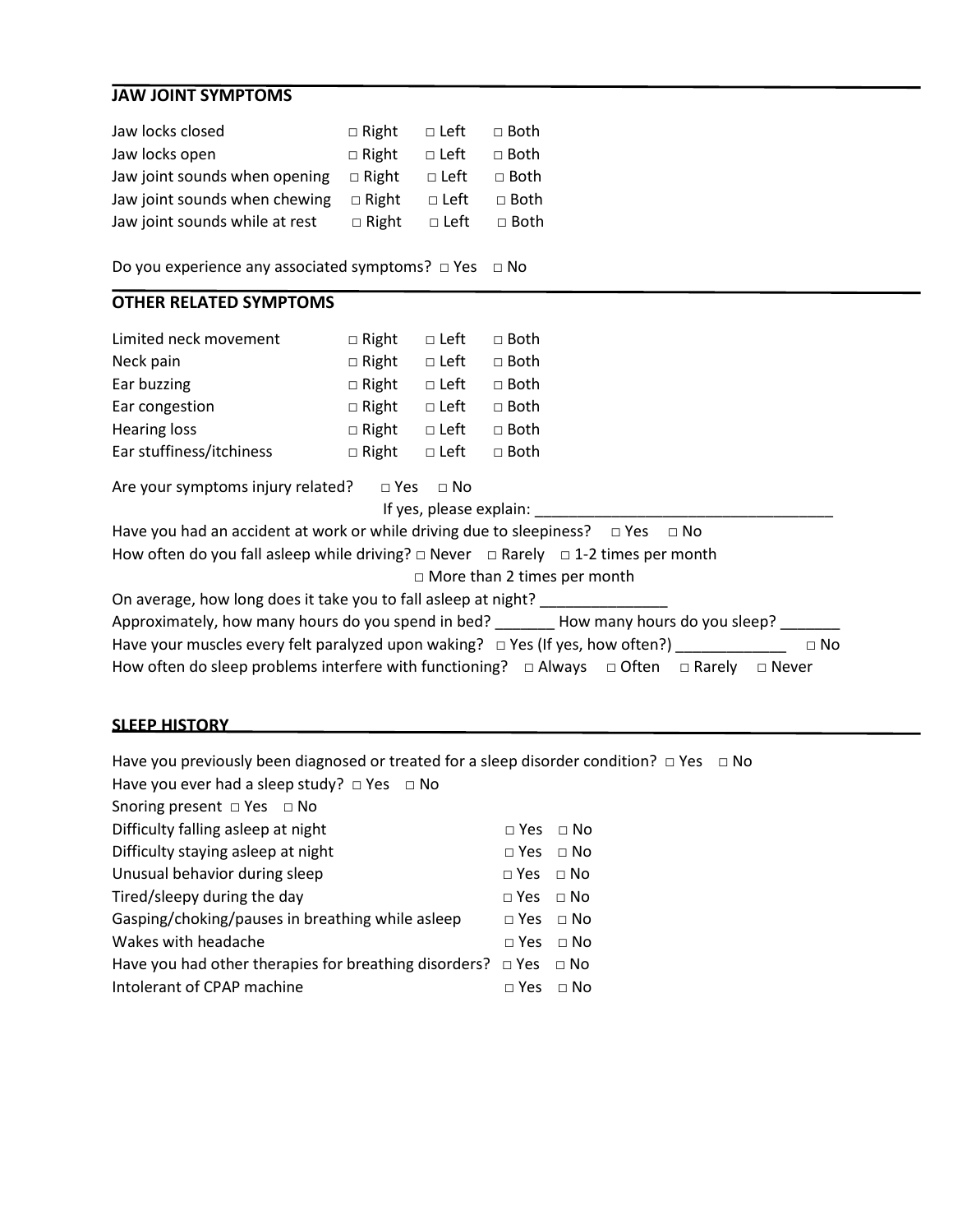### **CPAP INTOLERANCE**

\*If you have attempted treatment with a CPAP device, but could not tolerate it, list reasons below:

- □ Latex allergy
- □ Unconscious need to remove CPAP at night
- □ Claustrophobic association
- □ CPAP does not seem to be effective
- □ CPAP restricted movements during sleep
- □ Discomfort caused by the straps/headgear
- $\square$  Disturbed sleep caused by presence of device
- □ Unable to get the mask to fit properly
- □ Mask leaks
- $\square$  Noise from device disturbing my / partner's sleep
- □ Pressure on the upper lip causing tooth issues

 $\Box$  Other:  $\Box$ 

### **EPWORTH SLEEPINESS SCALE**

\*Indicate below how likely you are to doze off (or fall asleep) in the following situations.

| <b>SITUATION</b>                                    | <b>NEVER</b> | <b>SLIGHT</b><br><b>CHANCE</b> | <b>MODERATE</b><br><b>CHANCE</b> | <b>HIGH</b><br><b>CHANCE</b> |
|-----------------------------------------------------|--------------|--------------------------------|----------------------------------|------------------------------|
| As a passenger in a car for 1 hour without a break  | 0            | 1                              | 2                                | 3                            |
| In a car while stopped for a few minutes in traffic |              |                                | 2                                | 3                            |
| Lying down to rest in the afternoon                 | Ω            |                                | 2                                | ς                            |
| Sitting and reading                                 | 0            | 1                              | 2                                | 3                            |
| Sitting and talking                                 | 0            |                                | 2                                | ς                            |
| Sitting inactive in a public place                  | O            | 1                              | 2                                | 3                            |
| tting quietly after lunch with no alcohol           | U            |                                | 2                                | ς                            |
| Watching television                                 | O            | 1                              | 2                                | 3                            |
|                                                     |              |                                | $T_{0}+1$                        |                              |

Total: \_\_\_\_\_\_\_\_\_\_\_\_\_\_\_

### **REVIEW OF SYSTEMS**

\*Check applicable condition(s) within the last 6 months and indicate controlled/uncontrolled & severity.

#### **GENERAL**

| Good Health Lately                                                                 | $\Box$ Yes        | $\Box$ No   |                     |                                       |               |                                           |  |
|------------------------------------------------------------------------------------|-------------------|-------------|---------------------|---------------------------------------|---------------|-------------------------------------------|--|
| Fatigue                                                                            | $\Box$ Yes        | $\Box$ No   |                     | $\Box$ Controlled $\Box$ Uncontrolled |               | $\Box$ Mild $\Box$ Moderate $\Box$ Severe |  |
| Fever                                                                              | $\sqcap$ Yes      | $\Box$ No   | $\sqcap$ Controlled | $\Box$ Uncontrolled                   |               | $\Box$ Mild $\Box$ Moderate $\Box$ Severe |  |
| Injury to the face                                                                 | $\Box$ Right side |             | $\Box$ Left side    | $\Box$ Both sides                     |               |                                           |  |
| Injury to the neck                                                                 | $\Box$ Right side |             | $\sqcap$ Left side  | $\Box$ Both sides                     |               |                                           |  |
| Injury to the mouth                                                                | $\Box$ Right side |             | $\Box$ Left side    | $\Box$ Both sides                     |               |                                           |  |
| Injury to the teeth                                                                | $\Box$ Right side |             | $\Box$ Left side    | $\Box$ Both sides                     |               |                                           |  |
| Loss of sleep                                                                      | $\Box$ Yes        | $\Box$ No   | $\sqcap$ Controlled | $\Box$ Uncontrolled                   | $\sqcap$ Mild | $\Box$ Moderate $\Box$ Severe             |  |
| Radiation treatment $\Box$ Yes                                                     |                   | $\sqcap$ No |                     |                                       |               |                                           |  |
| Unexplained weight gain $\Box$ Yes $\Box$ No $\Box$ Controlled $\Box$ Uncontrolled |                   |             |                     |                                       |               | □Mild □ Moderate □ Severe                 |  |
| Unexplained weight loss $\Box$ Yes $\Box$ No $\Box$ Controlled $\Box$ Uncontrolled |                   |             |                     |                                       |               | $\Box$ Mild $\Box$ Moderate $\Box$ Severe |  |
| Whiplash Injuries                                                                  | $\Box$ Yes        | $\Box$ No   | □ Controlled        | $\Box$ Uncontrolled                   |               | $\Box$ Mild $\Box$ Moderate $\Box$ Severe |  |
| Eye disease                                                                        | $\Box$ Right side |             | $\Box$ Left side    | $\Box$ Both sides                     |               |                                           |  |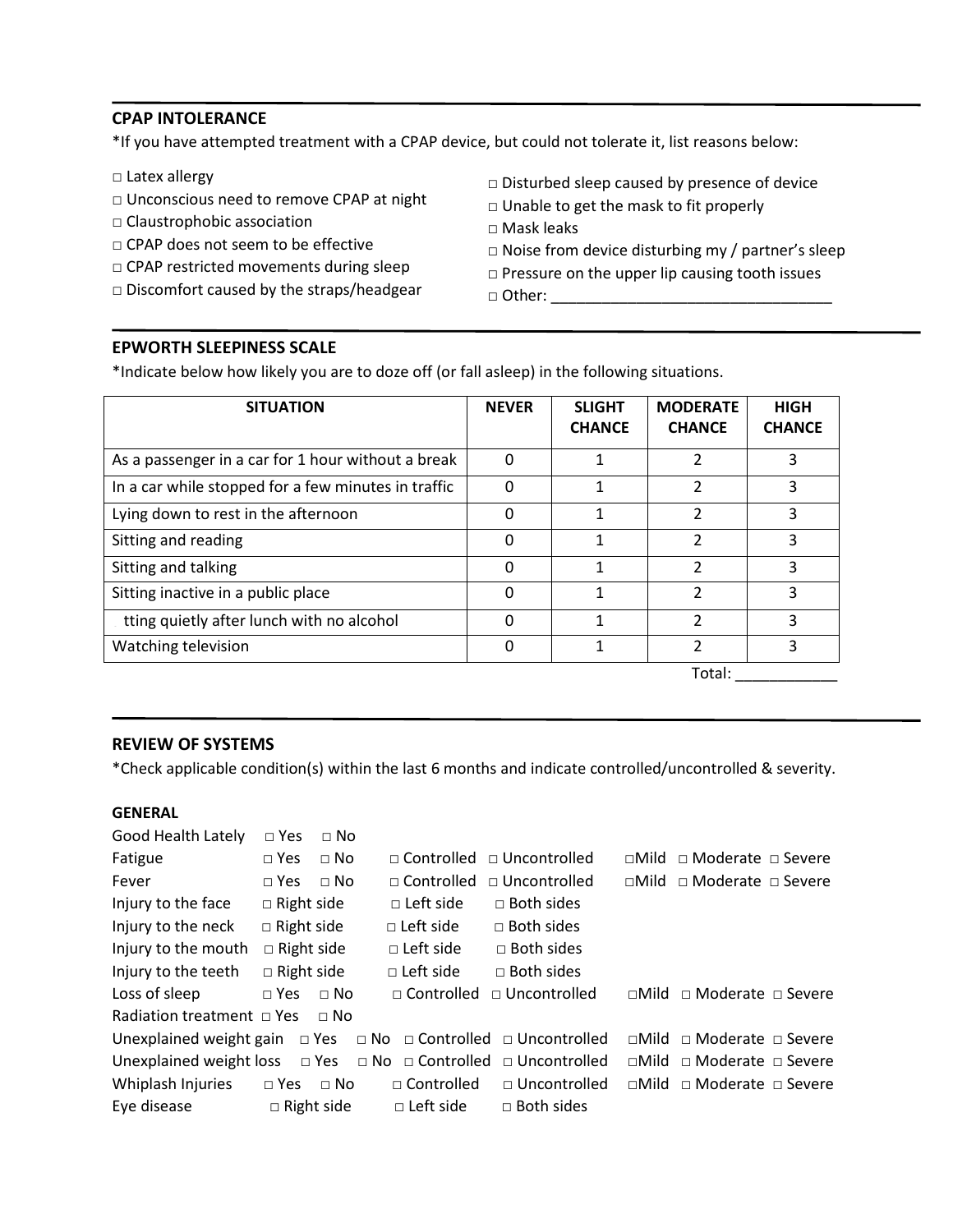| Eye injury    | $\Box$ Right side | $\Box$ Left side | $\Box$ Both sides |
|---------------|-------------------|------------------|-------------------|
| Eye twitching | $\Box$ Right side | $\Box$ Left side | □ Both sides      |

# **EAR/NOSE/MOUTH/THROAT**

| <b>Bleeding gums</b>              | $\square$ Yes     | $\Box$ No         | □ Controlled                | □ Uncontrolled |                   | $\square$ Mild | □ Moderate □ Severe       |  |
|-----------------------------------|-------------------|-------------------|-----------------------------|----------------|-------------------|----------------|---------------------------|--|
| <b>Burning mouth</b>              | $\square$ Yes     | $\square$ No      | □ Controlled                | □ Uncontrolled |                   | $\Box$ Mild    | □ Moderate □ Severe       |  |
| Difficulty swallowing             | $\Box$ Yes        | $\Box$ No         | □ Controlled                | □ Uncontrolled |                   | $\square$ Mild | □ Moderate □ Severe       |  |
| Dry mouth                         | $\square$ Yes     | $\Box$ No         | □ Controlled                | □ Uncontrolled |                   | $\square$ Mild | □ Moderate □ Severe       |  |
| Ear drainage                      | $\Box$ Right side |                   | □ Left side                 | □ Both sides   |                   |                |                           |  |
| Ear pain                          | $\Box$ Right side |                   | □ Left side                 | □ Both sides   |                   |                |                           |  |
| Loss of hearing                   | $\Box$ Right side |                   | □ Left side                 | □ Both sides   |                   |                |                           |  |
| Nose bleeds                       | $\Box$ Right side |                   | □ Left side                 | □ Both sides   |                   |                |                           |  |
| Ringing in ear(s)                 | □ Right side      |                   | □ Left side                 | □ Both sides   |                   |                |                           |  |
| Sinus problems                    | $\square$ Yes     | $\Box$ No         | □ Controlled                | □ Uncontrolled |                   | $\Box$ Mild    | □ Moderate □ Severe       |  |
| Sore throat                       | $\Box$ Yes        | $\square$ No      | □ Controlled                | □ Uncontrolled |                   | $\square$ Mild | □ Moderate □ Severe       |  |
| Swollen glands                    | $\Box$ Yes        | $\Box$ No         | □ Controlled                | □ Uncontrolled |                   | $\square$ Mild | □ Moderate □ Severe       |  |
| <b>RESPIRATORY</b>                |                   |                   |                             |                |                   |                |                           |  |
| Shortness of breath               | $\Box$ Yes        | $\Box$ No         | □ Controlled □ Uncontrolled |                |                   | $\square$ Mild | □ Moderate □ Severe       |  |
| Chest pain                        | $\square$ Yes     | $\Box$ No         | □ Controlled                | □ Uncontrolled |                   | $\square$ Mild | □ Moderate □ Severe       |  |
| Frequent cough                    | $\square$ Yes     | $\square$ No      | □ Controlled □ Uncontrolled |                |                   | $\square$ Mild | □ Moderate □ Severe       |  |
| <b>CARDIOVASCULAR</b>             |                   |                   |                             |                |                   |                |                           |  |
| High blood pressure               | $\Box$ Yes        | $\square$ No      | □ Controlled □ Uncontrolled |                |                   | $\square$ Mild | □ Moderate □ Severe       |  |
| Low blood pressure                | $\square$ Yes     | $\Box$ No         | □ Controlled                | □ Uncontrolled |                   | $\square$ Mild | □ Moderate □ Severe       |  |
| Heart problems                    | $\square$ Yes     | $\square$ No      | □ Controlled                | □ Uncontrolled |                   | $\square$ Mild | □ Moderate □ Severe       |  |
| Irregular heart beat              | $\Box$ Yes        | $\square$ No      | □ Controlled                | □ Uncontrolled |                   | $\square$ Mild | □ Moderate □ Severe       |  |
| Swelling of feet/hands $\Box$ Yes |                   | $\square$ No      | □ Controlled                | □ Uncontrolled |                   | $\square$ Mild | □ Moderate □ Severe       |  |
| <b>GASTROINTESTINAL</b>           |                   |                   |                             |                |                   |                |                           |  |
| <b>Excessive thirst</b>           | $\square$ Yes     | $\Box$ No         | □ Controlled                | □ Uncontrolled |                   | $\square$ Mild | □ Moderate □ Severe       |  |
| Loss of appetite                  | $\square$ Yes     | $\Box$ No         | □ Controlled                | □ Uncontrolled |                   | $\square$ Mild | □ Moderate □ Severe       |  |
| Nausea                            | $\square$ Yes     | $\square$ No      | □ Controlled                | □ Uncontrolled |                   | $\square$ Mild | □ Moderate □ Severe       |  |
| Peptic ulcer                      | $\Box$ Yes        | $\square$ No      | □ Controlled                | □ Uncontrolled |                   | $\square$ Mild | □ Moderate □ Severe       |  |
| Stomach pain                      | $\square$ Yes     | $\square$ No      | □ Controlled                | □ Uncontrolled |                   | $\square$ Mild | □ Moderate □ Severe       |  |
| Vomiting                          | $\Box$ Yes        | $\Box$ No         | □ Controlled                | □ Uncontrolled |                   | $\square$ Mild | □ Moderate □ Severe       |  |
| <b>MUSCULOSKELETAL</b>            |                   |                   |                             |                |                   |                |                           |  |
| Back pain                         | $\Box$ Yes        | $\square$ No      | □ Controlled                | □ Uncontrolled |                   |                | □Mild □ Moderate □ Severe |  |
| Facial muscle pain                | $\square$ Yes     | $\Box$ No         | □ Controlled                | □ Uncontrolled |                   | $\square$ Mild | □ Moderate □ Severe       |  |
| Jaw joint pain                    | $\Box$ Right side |                   | □ Left side                 | □ Both sides   |                   |                |                           |  |
| Jaw joint stiffness               | $\Box$ Right side |                   | □ Left side                 | □ Both sides   |                   |                |                           |  |
| Jaw joint swelling                | □ Right side      |                   | □ Left side                 | □ Both sides   |                   |                |                           |  |
| Neck pain                         | $\Box$ Right side |                   | □ Left side                 | □ Both sides   |                   |                |                           |  |
| Weakness of face muscles          |                   | $\Box$ Right side | □ Left side                 |                | $\Box$ Both sides |                |                           |  |
| Weakness of jaw joints            |                   | □ Right side      | □ Left side                 |                | □ Both sides      |                |                           |  |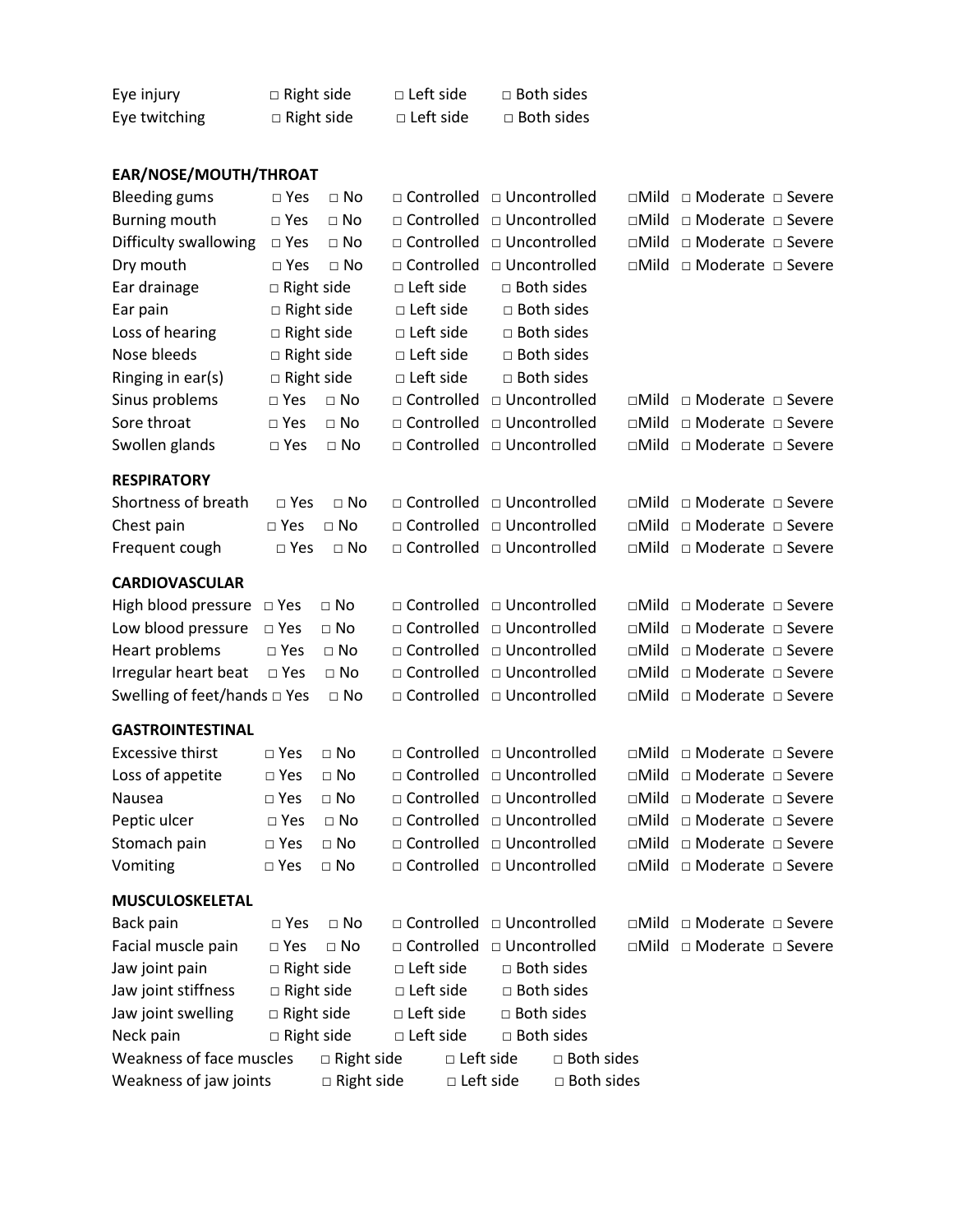| Confusion           | $\Box$ Yes    | $\Box$ No         |                   | □ Controlled □ Uncontrolled           | $\Box$ Mild    | □ Moderate □ Severe           |
|---------------------|---------------|-------------------|-------------------|---------------------------------------|----------------|-------------------------------|
| Convulsions         | $\sqcap$ Yes  | $\Box$ No         | $\Box$ Controlled | $\Box$ Uncontrolled                   | $\sqcap$ Mild  | $\Box$ Moderate $\Box$ Severe |
| Facial numbness     |               | $\Box$ Right side | $\Box$ Left side  | $\Box$ Both sides                     |                |                               |
| Chronic headaches   | $\square$ Yes | $\Box$ No         | $\Box$ Controlled | □ Uncontrolled                        | $\sqcap$ Mild  | □ Moderate □ Severe           |
| Recurring headaches | $\square$ Yes | $\Box$ No         |                   | $\Box$ Controlled $\Box$ Uncontrolled | $\square$ Mild | $\Box$ Moderate $\Box$ Severe |
| Lightheadedness     | $\Box$ Yes    | $\Box$ No         |                   | $\Box$ Controlled $\Box$ Uncontrolled | $\square$ Mild | $\Box$ Moderate $\Box$ Severe |
| <b>Dizziness</b>    | $\square$ Yes | $\Box$ No         | □ Controlled      | □ Uncontrolled                        | $\square$ Mild | $\Box$ Moderate $\Box$ Severe |
| <b>Numbness</b>     | $\square$ Yes | $\Box$ No         | $\Box$ Controlled | $\Box$ Uncontrolled                   | $\sqcap$ Mild  | □ Moderate □ Severe           |
| Paralysis           | $\square$ Yes | $\Box$ No         |                   | □ Controlled □ Uncontrolled           | $\Box$ Mild    | □ Moderate □ Severe           |
| <b>Seizures</b>     | $\square$ Yes | $\Box$ No         |                   | $\Box$ Controlled $\Box$ Uncontrolled | $\Box$ Mild    | $\Box$ Moderate $\Box$ Severe |
| Tingling sensations | $\Box$ Yes    | $\Box$ No         |                   | □ Controlled □ Uncontrolled           | $\square$ Mild | □ Moderate □ Severe           |
| <b>Tremors</b>      | $\Box$ Yes    | $\Box$ No         |                   | □ Controlled □ Uncontrolled           | $\square$ Mild | $\Box$ Moderate $\Box$ Severe |
| <b>Memory Loss</b>  | $\Box$ Yes    | $\Box$ No         |                   | □ Controlled □ Uncontrolled           | $\square$ Mild | □ Moderate □ Severe           |
| <b>ENDOCRINE</b>    |               |                   |                   |                                       |                |                               |
| Hormone problems    | $\Box$ Yes    | $\Box$ No         |                   | □ Controlled □ Uncontrolled           | $\sqcap$ Mild  | □ Moderate □ Severe           |
| Thyroid disease     | $\square$ Yes | $\square$ No      |                   | □ Controlled □ Uncontrolled           | $\square$ Mild | $\Box$ Moderate $\Box$ Severe |
| <b>PSYCHIATRIC</b>  |               |                   |                   |                                       |                |                               |
| Depression          | $\Box$ Yes    | $\Box$ No         |                   | □ Controlled □ Uncontrolled           | $\sqcap$ Mild  | $\Box$ Moderate $\Box$ Severe |
| Forgetfulness       | □ Yes         | $\Box$ No         | □ Controlled      | □ Uncontrolled                        | $\square$ Mild | $\Box$ Moderate $\Box$ Severe |
| <b>Nervousness</b>  | $\square$ Yes | $\Box$ No         | □ Controlled      | □ Uncontrolled                        | $\Box$ Mild    | □ Moderate □ Severe           |
| Anxiety             | $\square$ Yes | $\Box$ No         | □ Controlled      | □ Uncontrolled                        | $\Box$ Mild    | $\Box$ Moderate $\Box$ Severe |
| <b>PTSD</b>         | $\square$ Yes | $\Box$ No         |                   | □ Controlled □ Uncontrolled           | $\Box$ Mild    | □ Moderate □ Severe           |

I, the patient attest to the best of my knowledge, all the above information is correct. I understand that I must provide at least a 24 business-hour cancelation notice. Otherwise, I will be charged a \$50 cancelation fee. I understand that I am responsible for all charges incurred for my treatment or my child's treatment regardless of insurance coverage. As a courtesy, my appropriate insurance carrier may be billed for the rendered services. I hereby authorize the release of pertinent health information to the insurance company, or for legal documentation and/or to process claims. I hereby authorize my insurance benefits to be paid directly to Dr. Douglas Smith, otherwise payable to me, realizing that I am responsible to pay for my treatment, and for the non-covered services. I understand that I am responsible for charges/lab fees incurred for the appliance/mouth piece should I fail to present for the appliance insertion appointment. Charges not paid within 45 days will have a service/handing charge of \$10 per month added to the past due balance on each monthly statement thereafter. If payment is not submitted, I, the undersigned also agree to pay any reasonable attorney fees and costs which are incurred by Doug Smith DDS Orthodontics LLC in collecting payment for services rendered.

I authorize the release of a full report of my records compromising of examination findings, diagnosis, imaging, treatment program, progress notes, etc., to my referring/treating or mutual providers. Copies of my records or xrays may be released to me or to another party authorized by me upon my timely request and payment of appropriate fees.

\_\_\_\_\_\_\_\_\_\_\_\_\_\_\_\_\_\_\_\_\_\_\_\_\_\_\_\_\_\_\_\_\_\_\_\_\_\_\_\_\_ \_\_\_\_\_\_\_\_\_\_\_\_\_\_\_\_\_\_\_\_\_\_\_\_\_

Patient/Parent/Guardian Signature **Constanting Construction** Date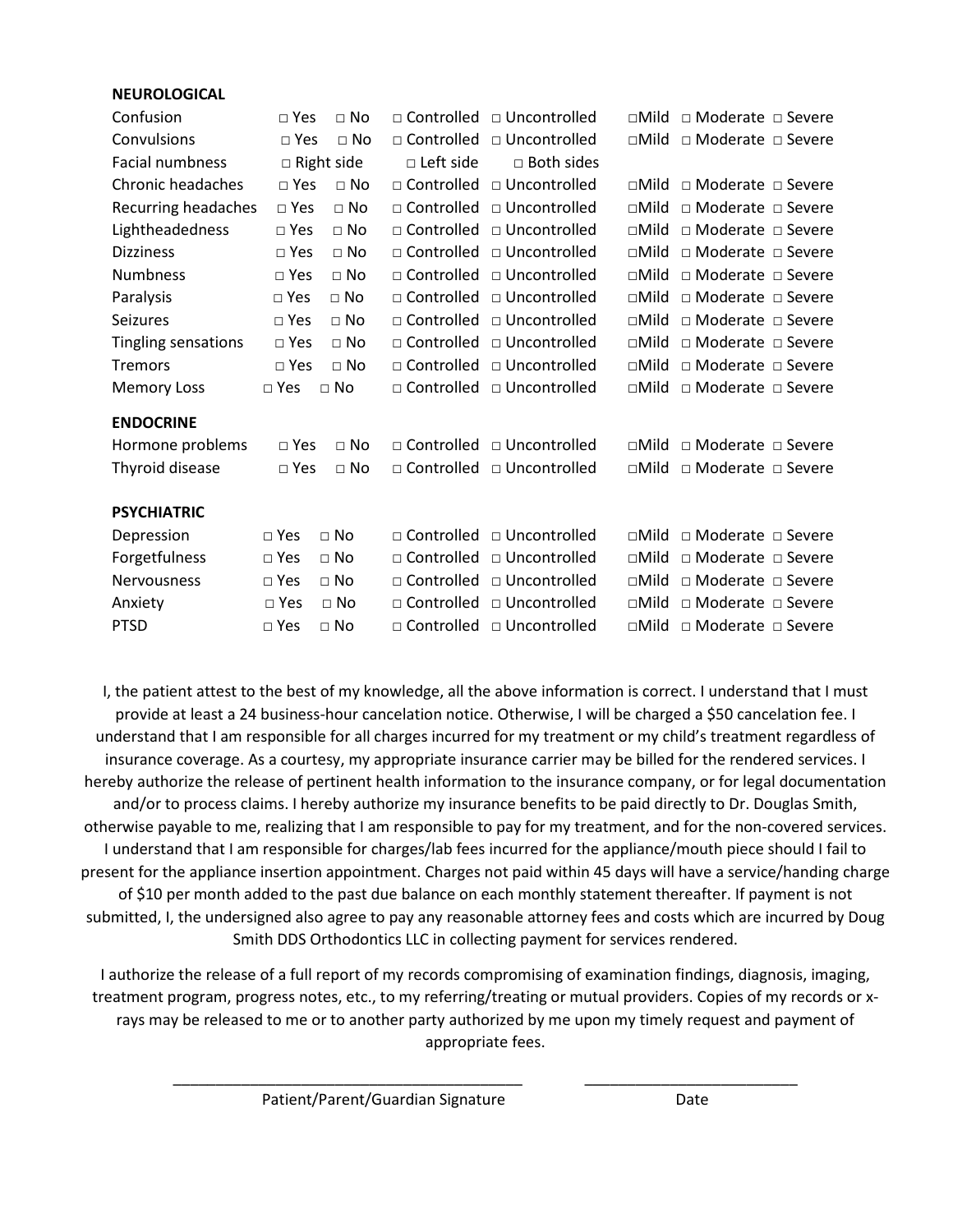#### INFORM CONSENT FORM FOR THE TREATMENT OF TMJ AND OROFACIAL PAIN

With any medical or dental treatment, the success depends to a large extent in the degree of cooperation of the patient in following the prescribed treatment plan and keeping strategically scheduled appointments. Failure to comply with instructions and cancellations could delay the treatment time and seriously affect the success of the treatment.

Imaging is an important part of the diagnostic procedure and record keeping. Therefore, obtaining or taking the necessary images prior to treatment and during treatment may be indicated.

Your treatment may involve the fabrication and maintenance of various appliances that may cover either the upper or lower teeth. In addition, supplementary care may include various physical therapy modalities (at the office or by a physical therapist), trigger point injections, exercises, LLLT laser, and various medications.

Adjunctive care by other practitioners may be indicated. Since stress is commonly a contributing factor, stress management may also be indicated.

The purpose of this treatment is to relax various groups of muscles, to restore normal function as best as possible, and to provide a degree of pain relief. The treatment itself initially may include some discomfort. Not treating these conditions may cause perpetuation of symptoms with concomitant degenerative joint changes, alteration of tooth and muscle physiology and continued discomfort.

It is difficult to give guarantees or assurances of any sort as to the results that may be obtained. Although most conditions respond well to treatment, general health, stress, degree of tissue injury, posture, age, and work habits can affect the outcome and total resolution may not always be possible. Length of treatment may vary according to the complexity of your condition. If there is not an adequate initial response, further medical diagnostics may be requested. These fees will be in addition to those incurred at this office.

As with any medical and dental treatment, unusual occurrences can and do happen. These possibilities can include minor tooth movement, loosened teeth or dental restorations, sore mouth, periodontal problems, muscle spasms, ear pain, and neck pain. For example, already loose fillings or crowns maybe loosened further while taking an impression during the course of treatment.

In the event the administration of anesthetics such as injections are used, you should be aware that there may be side effects such as prolonged numbness of the area, nerve and tissue damage, hematomas, and discomfort following the procedures.

There may be certain shifts in the position of your teeth or the relationship of one jaw to another. Depending on the nature of your original problem, these alterations of tooth or jaw position may not be reversible. Thus, additional care may be necessary, for example bite adjustment, braces, bridgework, etc.

Although any of the above mentioned complications may theoretically occur, they are rare and management of these issues will be explained as necessary at the time. In the above mentioned situations, additional dentistry may have to be performed by your dentist at your expense. Dr. Smith has explained to me the nature, purpose, benefits, risks, and alternatives to treatment.

Long term wearing of splints without professional guidance can be a detrimental situation. As long as the splint is being used, observation by our office is mandatory. The fees for these dental devices are for the impressions, bite registration and outside laboratory fabrication. Thereafter, there is a charge for each office visit.

GOOD COMMUNICATION IS ESSENTIAL FOR SUCCESSFUL TREATMENT. PLEASE FEEL FREE TO DISCUSS ANY QUESTIONS OR RESERVATIONS YOU MAY HAVE REGARDING YOUR PROBLEMS FOR TREATMENT. THIS FORM MUST BE SIGNED BEFORE TREATMENT BEGINS.

I have read the above information and understand the course of treatment as proposed. I realize that risks and limitations are involved. I do consent to treatment by Dr. Smith. Please sign and date below:

PATIENT/GUARDIAN DATE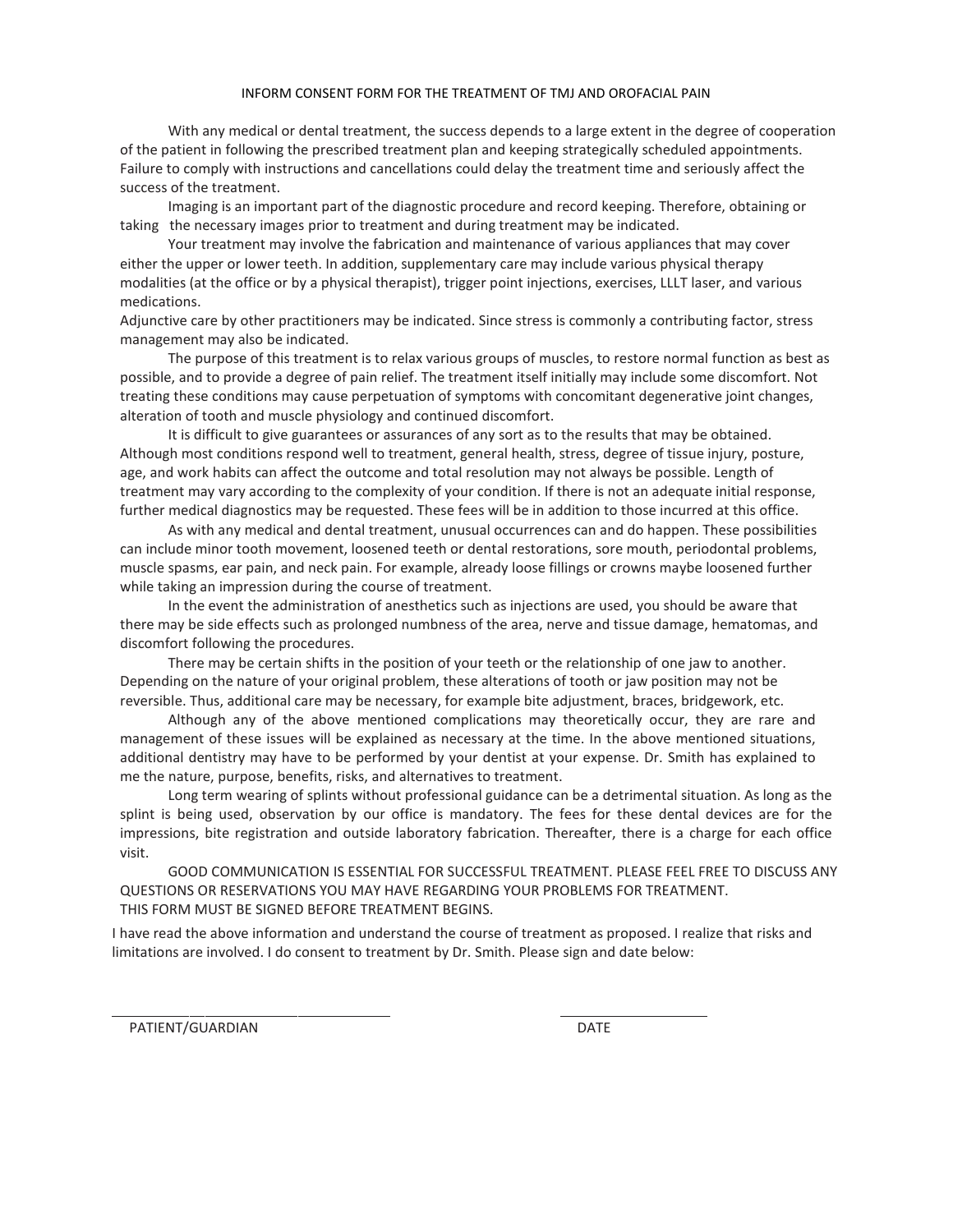

DENTAL SPECIALTIES 5102 Paulsen St., Bldg. 8, Savannah, GA 31405 **912.655.8855** 912.335.3416 f

**Douglas E. Smith, DDS, D.ABDSM, D.ACSDD** smithdentalspecialties@gmail.com **Limited to the practice of Dental Sleep Medicine & Orthodontics** FINANCIAL POLICY

We participate with many insurance plans but not all. We must make it the responsibility of the member/subscriber to understand their coverage and to contact their carrier directly to verify whether their plan covers the services our practice provides.

We bill with our tax name (Doug Smith DDS Orthodontics LLC) and Dr. Douglas Smith. Some carriers acknowledge Douglas E Smith, DDS as a participating provider but may not recognize the facility as a provider of service for the treatment you have consented to. In the event that your claim is denied for this reason, you will receive a statement in the mail for the amount due to this facility.

As a courtesy, we will file a claim on your behalf. It is the policy of Smith Dental Specialties to wait up to 60 days for a response from your carrier. In the event we have not received a response from your carrier within that 60 days, we will refer the balance not paid by the insurance carrier, including any non-covered services and balances applied to your annual deductible, to the attention of the patient/responsible party.

Co-pays, deductibles, and co-insurance payments are due and payable at each visit prior to services being performed. You will also be asked to make a payment if your account has an outstanding balance. If you are unable to pay towards your balance or do not have your co-pay amount, you will be asked to reschedule your appointment. The patient's latent's Initials: PATIENT RESPONSIBILITY

When you receive a statement from Smith Dental Specialties, you are required to pay the balance upon receipt of the statement. If you do not agree with the balance due amount, you are responsible for calling the phone number on the statement for an explanation of the balance and determining a payment plan, if necessary.

We reserve the right to charge the patient for missed appointments or when cancellations occur with less than 24 hours notice. A statement will be sent to the patient's mailing address and payment is expected upon receipt.

If you do not have insurance coverage, payment in full is expected at the time of service or payment arrangements may be made while you are at our office. Patient's Initials:

I hereby agree that if my bill has to be turned over to a third-party collection agency for nonpayment, that there will be a collection fee added to my bill of 30%.

> $\frac{1}{\sqrt{2}}$  ,  $\frac{1}{\sqrt{2}}$  ,  $\frac{1}{\sqrt{2}}$  ,  $\frac{1}{\sqrt{2}}$  ,  $\frac{1}{\sqrt{2}}$  ,  $\frac{1}{\sqrt{2}}$  ,  $\frac{1}{\sqrt{2}}$  ,  $\frac{1}{\sqrt{2}}$  ,  $\frac{1}{\sqrt{2}}$  ,  $\frac{1}{\sqrt{2}}$  ,  $\frac{1}{\sqrt{2}}$  ,  $\frac{1}{\sqrt{2}}$  ,  $\frac{1}{\sqrt{2}}$  ,  $\frac{1}{\sqrt{2}}$  ,  $\frac{1}{\sqrt{2}}$ Responsible Party/Guarantor's Signature